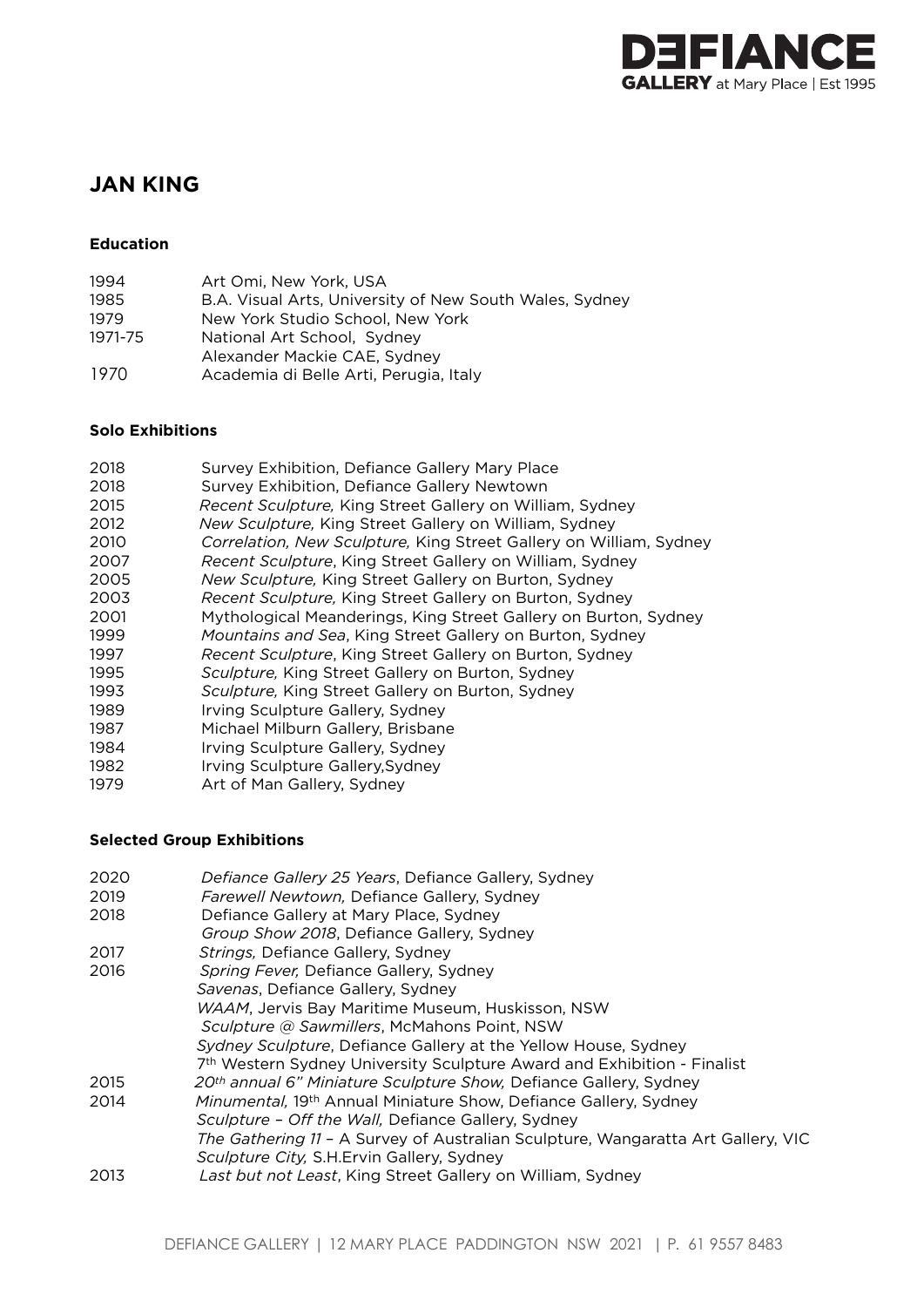|      | Maximus Minimus, 18 <sup>th</sup> Annual Miniature Show, Defiance Gallery, Sydney                                          |
|------|----------------------------------------------------------------------------------------------------------------------------|
| 2012 | Tiny Titans & Miniliths, 17th Annual Miniature Show, Defiance Gallery, Sydney                                              |
|      | Defiance Sculpture Park at the Gate Gallery, Wollombi, NSW                                                                 |
|      | Fifth Uni. of Western Sydney Sculpture Award & Exhibition - Finalist                                                       |
|      | 2 X 2, Adelaide Central Gallery, Adelaide (Fringe Festival)                                                                |
| 2011 | Mini Majors, 16th annual 6" Sculpture Show, Defiance Gallery, Sydney                                                       |
|      | Korean International Art Fair - Seoul, South Korea                                                                         |
|      | Five Easy Pieces, Defiance Gallery, Sydney                                                                                 |
|      | Abstraction, Drill Hall Gallery, Canberra                                                                                  |
| 2010 | Defiant Little Devils, 15th Miniature 6" Sculpture Show, Defiance Gallery, Sydney                                          |
|      | Sculpture @ Sawmillers, McMahons Point, NSW                                                                                |
|      | Artscape Biennial 2010, Byron Bay, NSW                                                                                     |
|      | Finalist - Fourth Uni of Western Sydney Acquisitive Sculpture Award & Exhibition                                           |
| 2009 | You Little Beauty, Miniature 6" Sculptures, Defiance Gallery, Sydney                                                       |
|      | Sculpture by the Sea, Bondi - Distinguished Invited Artist                                                                 |
|      | Personal Journeys - 40 Years of Australian Women's Abstract Art, Shoalhaven                                                |
|      | City Arts Centre, Nowra.                                                                                                   |
| 2008 | West Via East: A Homage to lan Fairweather, Damien Minton Gallery, Sydney                                                  |
|      | Sculpture 2008 - In the Elements, Brenda May Gallery, Sydney<br>It's the Small Things That Count, Defiance Gallery, Sydney |
| 2007 | Jellyfish - Nature Inspires Art, Australian National Maritime Museum, Sydney                                               |
|      | One Small Step for Mankind, Defiance Gallery, Sydney                                                                       |
| 2006 | Thirteen Sculptors - Two Views, Chase Contemporary & Tribal Arts, Sydney                                                   |
|      | Blake Prize for Religious Art, NAS Gallery, Sydney                                                                         |
|      | How Much Art Thou Shrunk!, Defiance Gallery, Sydney                                                                        |
| 2005 | Art Omi Australia, Cell Block Theatre, National Art School, Sydney                                                         |
|      | 2005 The Year in Art, SH Ervin Gallery, Sydney                                                                             |
|      | The 10th Annual Miniature 6x6x6, Defiance Gallery                                                                          |
| 2004 | Sculpture by the Sea, Sydney                                                                                               |
|      | Last Show of the Year, King Street Gallery on Burton, Sydney                                                               |
|      | Sculpture in the MLC, MLC Centre [in conjunction with Sculpture by the Sea]                                                |
|      | UWS Sculpture Prize, Uni of Western Sydney, Campbelltown, NSW                                                              |
|      | Sculpture in The Vines, Hunter Valley Arts Project, NSW                                                                    |
|      | Sculpture 2004, Campbelltown Bicentennial City Art Gallery, Campbelltown, NSW                                              |
|      | The March of the Miniatures, Defiance Gallery                                                                              |
| 2003 | 2003 The Year in Art, SH Ervin Gallery, Sydney                                                                             |
|      | Sculpture in the Vines, Hunter Valley Arts Project                                                                         |
|      | Sculpture 2003, Campbelltown Bicentennial City Art Gallery, Campbelltown, NSW                                              |
| 2002 | Sculpture by the Sea, Sydney                                                                                               |
|      | The Lady Nock Sculpture Collection, presented by Defiance Gallery, Sydney                                                  |
|      | Woollahra Sculpture Prize, Woollahra Municipal Council, Sydney<br>Sculpture, Michel Sourgnes Gallery, Brisbane             |
|      | King Street Gallery at Span Galleries, Melbourne                                                                           |
|      | Sculpture 2002, Campbelltown City Bicentennial Art Gallery                                                                 |
| 2001 | Woollahra Sculpture Prize, Woollahra Council                                                                               |
|      | The Studio Tradition - National Art School, Hazelhurst Regional Gallery, NSW                                               |
|      | Sculpture 2001, Access Contemporary Art Gallery & King street gallery, Sydney                                              |
|      | Small Wonders, King Street Gallery & Defiance Gallery, Sydney                                                              |
| 2000 | The Importance of Being Small, King Street Gallery & Defiance Gallery, Sydney                                              |
|      | Last Show of the Year, King Street Gallery on Burton, Sydney                                                               |
|      | Half Metre Square, National Art School, Sydney                                                                             |
|      | Tribal Echo, Oceanic Arts Australia, Sydney; Campbelltown City Art Gallery                                                 |
|      | Sculpture 2000, Access Contemporary Art Gallery                                                                            |
|      |                                                                                                                            |
| 1999 | Last Show of the Year, King Street Gallery on Burton, Sydney                                                               |
|      | On the Tiles, Sir Hermann Black Gallery, University of Sydney                                                              |
|      | Big Thoughts, Small Works, Defiance Gallery, Sydney<br>Five Easy Pieces, Defiance Gallery, Sydney                          |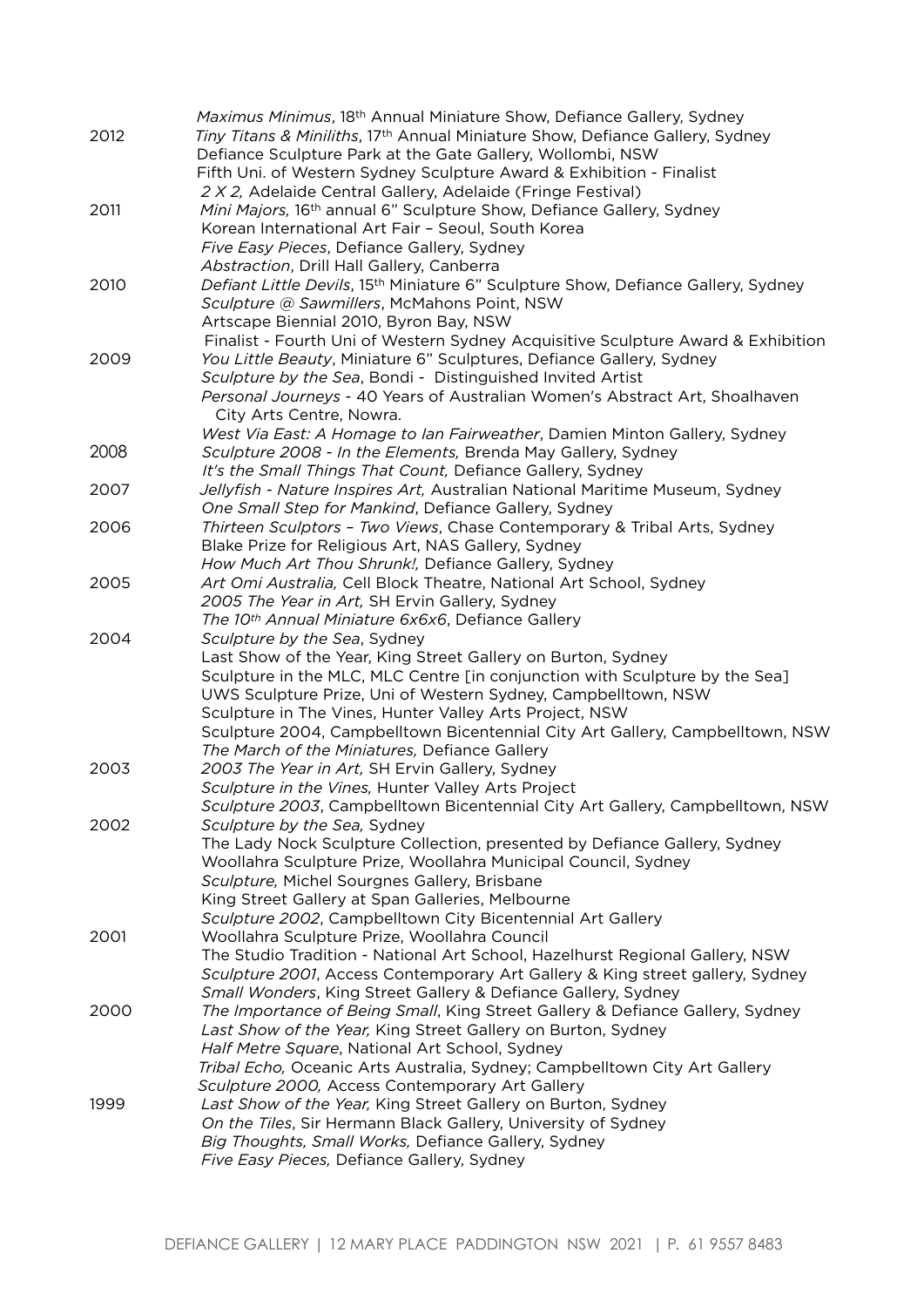| 1998         | Last Show of the Year, King Street Gallery on Burton<br>The Defiant 6", Defiance Gallery, Sydney<br>Figure in the Landscape, King Street Gallery & Defiance Gallery<br>Inside / Outside, Sir Herman Black Gallery, University of Sydney<br>Pas D'Accrochage en Publique, Cell Block National Art School, Sydney<br>Bryan Niland Collection, Lewers Bequest & Penrith Regional Art Gallery, Penrith<br>'Rossmore Steel' (Jan King & Paul Hopmeier), Casula Powerhouse Arts Centre, |
|--------------|-----------------------------------------------------------------------------------------------------------------------------------------------------------------------------------------------------------------------------------------------------------------------------------------------------------------------------------------------------------------------------------------------------------------------------------------------------------------------------------|
| 1997         | Casula, NSW<br>It's a Box (ii), Defiance Gallery, Sydney<br>The Biggest Little Sculpture Show in Town, Defiance Gallery, Sydney                                                                                                                                                                                                                                                                                                                                                   |
| 1996         | King Street Gallery on Burton, Sydney<br>King Street Gallery on Burton, Sydney<br>A Box by any Other Name, Defiance Gallery, Sydney<br>Size is not Important, Defiance Gallery, Sydney<br>First Night, King Street Gallery, Sydney                                                                                                                                                                                                                                                |
| 1995<br>1994 | It's About Time, Ivan Dougherty Gallery, COFA, University of NSW, Sydney<br>King Street Gallery on Burton, Sydney<br>Australian Contemporary Art Fair, King Street Gallery, Royal Exhibition Building,                                                                                                                                                                                                                                                                            |
| 1991         | Melbourne<br>Graeme Sturgeon Memorial Exhibition, Macquarie Galleries, Sydney<br>Agape, King Street Gallery on Burton, Sydney<br>Into Space, Queensland Art Gallery, Brisbane (& touring)                                                                                                                                                                                                                                                                                         |
| 1990         | Common Sense, King Street Gallery on Burton;<br>University of South Australia Art Museum, Adelaide, SA                                                                                                                                                                                                                                                                                                                                                                            |
| 1989         | Sculptors at the Table, The Craft Centre Gallery, Sydney                                                                                                                                                                                                                                                                                                                                                                                                                          |
| 1988         | Sculpture Park '88, Gallery 460, Gosford, NSW                                                                                                                                                                                                                                                                                                                                                                                                                                     |
| 1987         | Painters and Sculptures, Diversity in Contemporary Australian Art, Queensland Art<br>Gallery; The Museum of Modern Art, Saitama, Japan<br>Third Australian Sculpture Triennial, Melbourne<br>Ten Years On, The Works Gallery, Sydney<br>Site Specific, University of Technology, Sydney                                                                                                                                                                                           |
| 1986<br>1985 | Spirit of Place, First Draft Gallery, Sydney<br>Ninth Mildura Sculpture Triennial, Mildura, Victoria<br>Michael Milburn Gallery, Brisbane                                                                                                                                                                                                                                                                                                                                         |
| 1984         | Second Australian Sculpture Triennial, National Gallery of Victoria, Melbourne                                                                                                                                                                                                                                                                                                                                                                                                    |
| 1982         | Table Sculpture, Irving Sculpture Gallery, Sydney<br>Eighth Mildura Sculpture Triennial, Mildura, Victoria<br>Abstract Australian Sculpture from 1970, Irving Sculpture Gallery<br>Objects, Lewers Bequest & Penrith Regional Art Gallery, Penrith, NSW<br>Women Sculptors, Irving Sculpture Gallery                                                                                                                                                                              |
| 1979         | Sculpture Show, New York Studio School, New York<br>Survey Show, East Sydney Technical College, Sydney                                                                                                                                                                                                                                                                                                                                                                            |
| 1976         | Young Sydney Sculptors, Sculpture Centre, Sydney<br>Selected Exhibition VAB/SSC, Martin Place, Sydney                                                                                                                                                                                                                                                                                                                                                                             |

# **Awards**

| 2002 | Winner, Woollahra Sculpture Prize                           |
|------|-------------------------------------------------------------|
| 1994 | Art Omi Creative Grant, New York, USA                       |
| 1983 | Australia Council- Visual Arts Board Travel Grant, USA      |
| 1982 | Australia Council- Visual Arts Board Studio Equipment Grant |
| 1979 | Australia Council- Visual Arts Board Studio Grant, New York |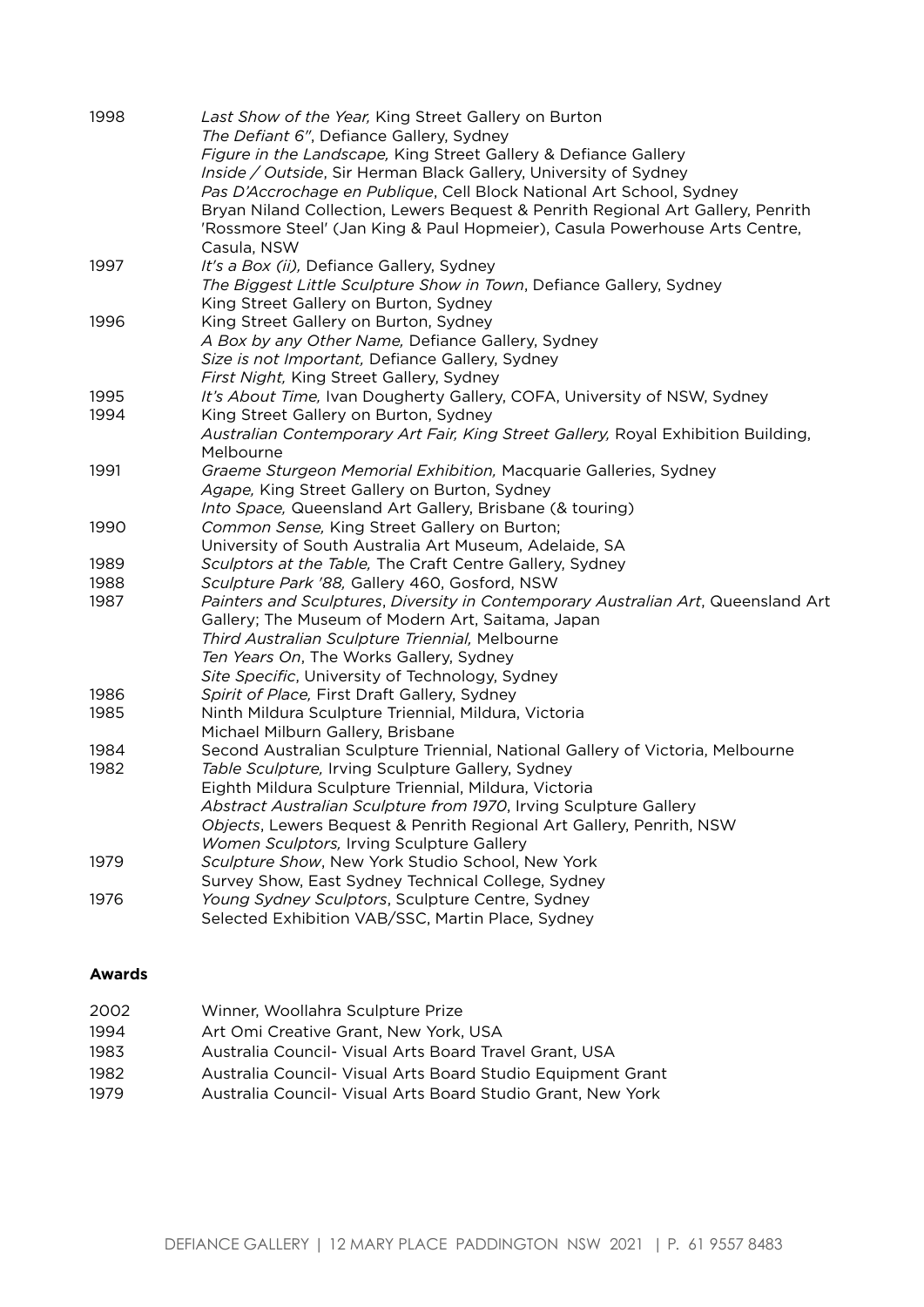## **Collections**

Art Bank, Australia Clayton Utz Collection Brisbane Girls Grammar School Macquarie University, Sydney Liverpool City Council University of Technology, Sydney Woollahra Council, Sydney University Western Sydney Casula Powerhouse Arts Centre & Regional Gallery, Casula Macquarie Bank Australian National University

### **Bibliography**

2014 McDonald, John: 'Precious Metal', Spectrum-SMH, Feb.15-16, p12-13 2012 McDonald, John: 'On the Right Path', Spectrum-SMH, Oct. 27-28, p15 2011 McDonald, John: 'Popular Culture', Spectrum-SMH, Nov. 12-13, p12-13 McDonald, John: 'Lines of Thought', Spectrum-SMH, Sept.17-18, p14-15 2010Harrington, Katherine: 'Interview with Jan King', Sculpture & the enemies, Issue 3, pp12-17 "Life" Spectrum - SMH, April 2-4, p28 McDonald, John: 'Breaking Down the Invisible Walls', Spectrum-SMH, March 20-21, p14-15 2009 McDonald, John: 'Good Intentions Lost at Sea', Spectrum-SMH, Nov 14-15, pp 18-19 Anderson, Patricia: 'Editor's Choice', Australian Art Review, Aug-Oct 2009, p76 2005 McDonald, John: 'The guiding lights,' Spectrum-SMH, Dec 23-25, pp18-19 McDonald, John: 'Out of art's boiler room,' Spectrum-SMH, Oct 8-9, pp28-29 2003 Craft Arts International No 57 Eccles, Jeremy: 'Off the Wall,' Australian Art Collector, Issue 24, April-June, p74 2001 McDonald, John: 'Marvels in Miniature,' The Australian Financial Review, Oct 31 Harris, Peter: 'Between Intention and Realization,' World Sculpture News, Spring, Vol 7, No 2, p38 Watson, Bronwyn: 'It's a small world after all,' Metro-SMH, Oct 27 2000 Harris, Peter: 'Sculpture 2000 at Access Contemporary Art Gallery,' World Sculpture News, Winter, Vol 6, No 1, pp69-71 Smee, Sebastian: 'Pick the primitives,' Spectrum-SMH, April 22, p12s Reed Burns, Jenna: 'A new tribe,' Domain-SMH, Apr 6-12, p 14 1999 Smee, Sebastian: 'All Touchy-Feely,' The Galleries-SMH, Aug 3, p11 James, Bruce: 'Remembrance of things Past,' Spectrum-SMH, Aug 21, p12s Auty, Giles: 'Marx on the carpet,' Weekend Review-The Australian, April 10 1998 Auty, Giles: 'More power to their elbows,' Weekend Review-The Australian, May 30, p23 McDonald, John: 'King hit at Casual,' Spectrum-SMH, June 6, p16s France, Christine: 'Landscape and the human spirit,' Art & Australia, Vol 35, No 4, p508 Kerr Forsyth, Holly: 'Shaping Nature,' Weekend Review-The Australian, Apr 4, p13 1997 McDonald, John: 'From palette to roulette wheel,' Spectrum-SMH, Sept 6 Fortescue, Elisabeth: 'Artful Women,' Arts-Daily Telegraph, Aug 30 1995 McDonald, John: 'Artistic Feeder Stations,' Arts-SMH, Aug 19 1994 Lynn, Elwyn: Curtain-raiser for an excellent year,' Galleries-The Australian 1993 Lynn, Elwyn: 'Loners in warm climes,' Galleries-The Australian, Sept 25, p16 Watson, Bronwyn: 'Images of shared ancestories,' Arts-SMH, Oct 1,p20 1989 Waldren, Murray: 'Food for thought–a visual smorgasbord,' Galleries-The Australian, Sept 12 1987 Woolcock, Phyllis: 'King size show for Brisbane and Japan,' Brisbane Courier Mail, June 20